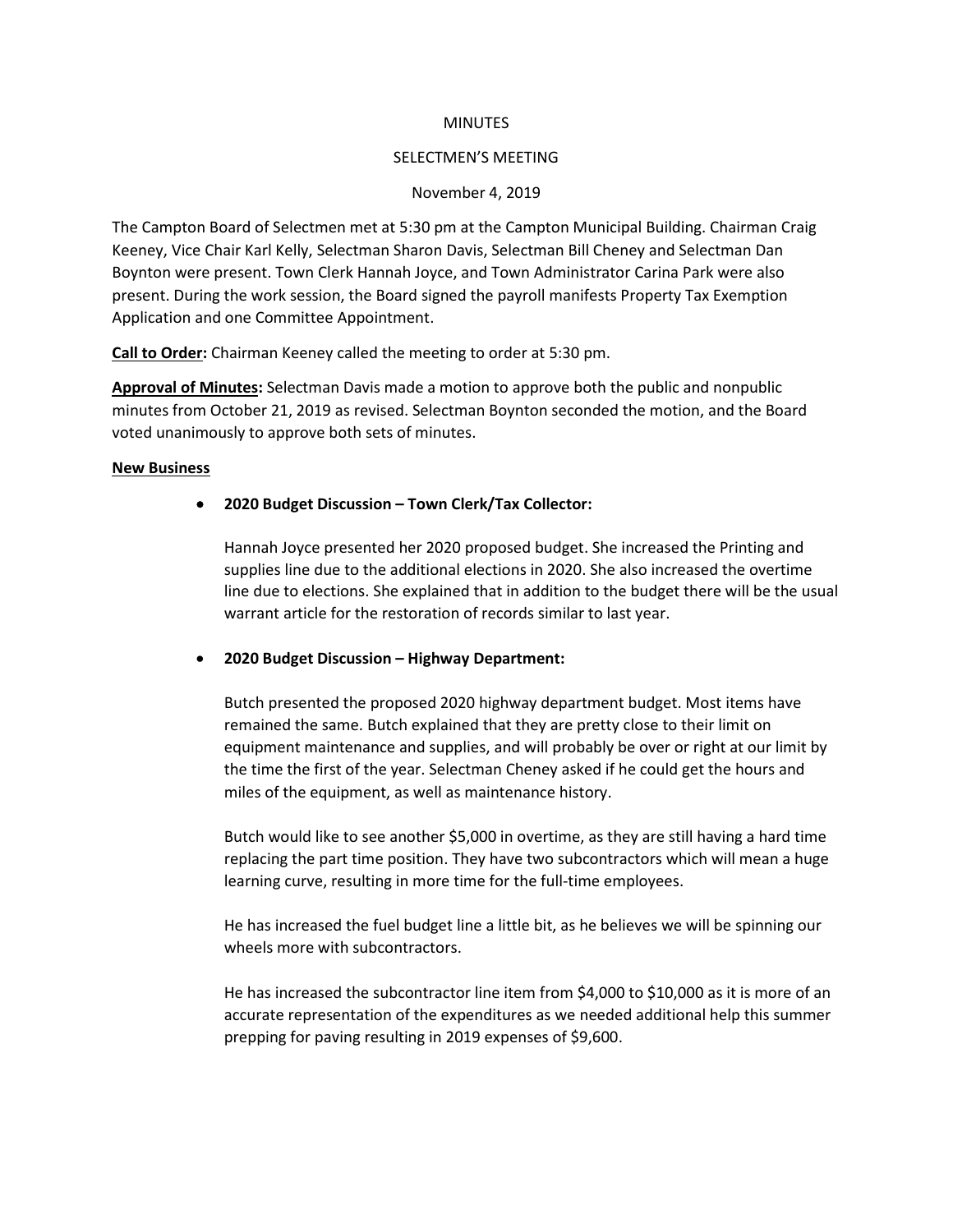Butch also increased the gravel budget from \$20,000 to \$25,000 and would like to go even higher as last year the Town spent a significant amount of money on gravel during mud season.

Butch increased the sand budget slightly. Chairman Keeney asked about putting the supply of sand out for bid. Butch said he could estimate how many tons he would need annually.

Chairman Keeney asked about the status on the Coffey's' driveway entrance off of Pond Road. Butch said that temperature wise, putting out the high-performance cold patch now would be pretty tough. He does not want the plow to peel it right back off the road. He is concerned about it being difficult to work with.

Chairman Keeney said as the Board was under the impression that as we said it would be done this year, we should still attempt to complete it. The Board agreed and said if we need to patch again in the spring we will do so. Butch said that he will attempt to patch this road in the next ten days.

#### **Old Business:**

• **Candidate Selection – PB, ZBA CIP Vacancies:**

**Selectman Davis made a motion to appoint Floyd Wilkie as the Planning Board member and appoint Jack Letvinchuck and Rita Sebastian as alternates; to appoint Craig Engel as a CIP member and Jim Butler as CIP alternate; Alicia LeDoucier and Janet Lucas as ZBA Alternates. Selectman Kelly seconded the motion. The Board voted all in favor, and the motion carried.**

# **Privilege of the Floor:**

Brenda Boisvert, nominated for Trustee of Trust Fund, introduced herself to the Board. She graduated from Plymouth State College in accounting, she has experience with investing, and over forty years of business experience. Brenda believes it is unfortunate that the town does not have their allotment of trustees and she would like to help out.

Craig Engel thanked the Board for their feedback, on behalf of those who visited from the area surrounding Windmill Rd. They were just graded and rolled again, so we are going into winter in much better shape than they have in winters past.

## **Correspondence:**

At the last meeting, the Board asked Carina to look into traffic tally counters. She found three which were relatively inexpensive. She will email the links to the Board. The Board asked Selectman Cheney to bring some information back about each one.

The Board received a letter from the United States Postal Service, which included updates on the practices they are reviewing, such as loose dogs. They are concerned about some roads in town, because as they will not back down a road, every road they go down must be wide enough for two cars at any given time. Included in the letter is a list of roads they are discontinuing service to. Most of the roads they are shutting down are mostly private – Brayman Rd (the class VI section), Canoe Run Rd, Page Rd, Plaisted Rd, Prescott Hill, Randall – which is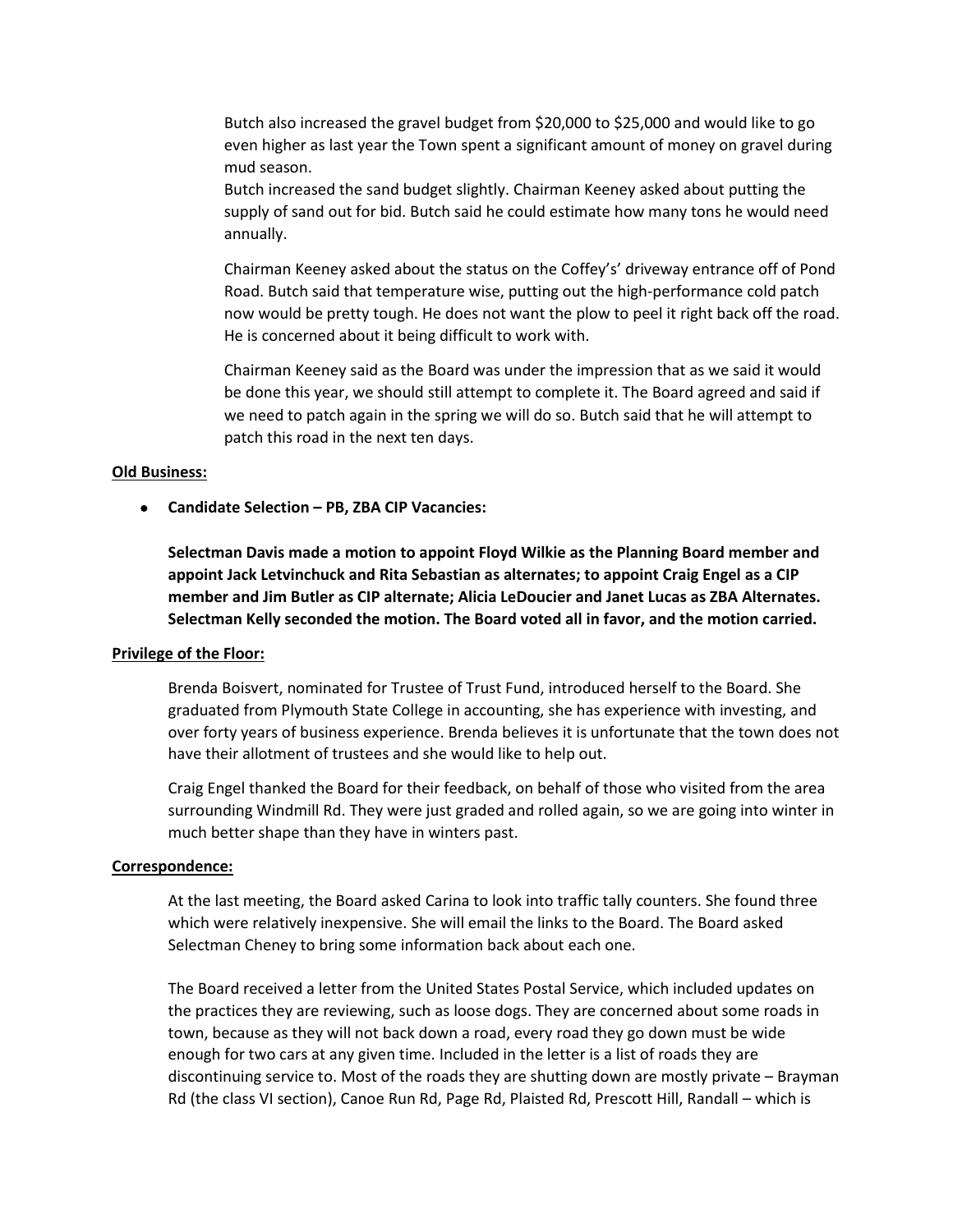only an issue because to access it you must travel on Wise Road – and also Susie Driscoll Road. The Board will look into fixing Prescott Road and possibly address Wise Road as well. Selectman Boynton said he will look at the actual regulations in the handbook to make sure the post office is being consistent with their rules.

Carina said the Planning Board would like to clarify some items on the building permit, especially clarifying the "type of building" – i.e. commercial, residential, etc. She believes we need more descriptors for what people are actually doing. Selectman Boynton said he would like to the Town create it as an e-form as well.

Selectman Boynton said that he and Selectman Cheney met with the police department and the owner of Campton Cupboard, and he would like to give his recommendations. Right now, they could stop the existing sidewalk to curve in earlier, and come out four feet from the edge of the building. Selectman Boynton's suggestion is to put in parallel parking, as the Chief said there would not be room for other parking options once you put in that sidewalk. While people would continue to park how they want, some signage and painted lines would help. Another issue they discussed was how to create a barrier between the sidewalk and parking spaces. They went through a couple different options, but Selectman Boynton was thinking 7- 12-inch paved curb that will get you onto the sidewalk. Painting a sidewalk across the driveway parking lot might also help. The district commissioners said that as the District is putting in the sidewalk, the District would be willing to pay for it. Selectman Boynton believes it should be a four-foot walkway. The next step on this project would be bringing it before the police and the precinct.

## **Board Concerns and Directives**

Selectman Cheney has been asked a couple times about putting decals on the chief's cruiser which is currently solid black. The Board will invite him to the next meeting to discuss this.

Selectman Davis was wondering if we could reach out to Lincoln about hiring a minutes taker, and see if we could share a minutes taker with them. Carina said she will send out an email blast as well.

Carina did reach out to Central Signal and they are putting together a quote for us for the Fire Alarm at the Highway Garage.

Chairman Keeney said we have discussed putting up Class VI road signs and he thinks we should do that, but in evaluating some of the roads we have, he questions whether some of these roads should be town roads. Maybe we should think about discontinuing some of these.

Selectman Cheney asked about if we should do anything about the drains on Gearty Way to alleviate the puddles there before winter. Chairman Keeney said yes, we can speak to Butch about this.

Selectman Boynton said that there are two couches on Bog Road in the town right of way that need to be removed.